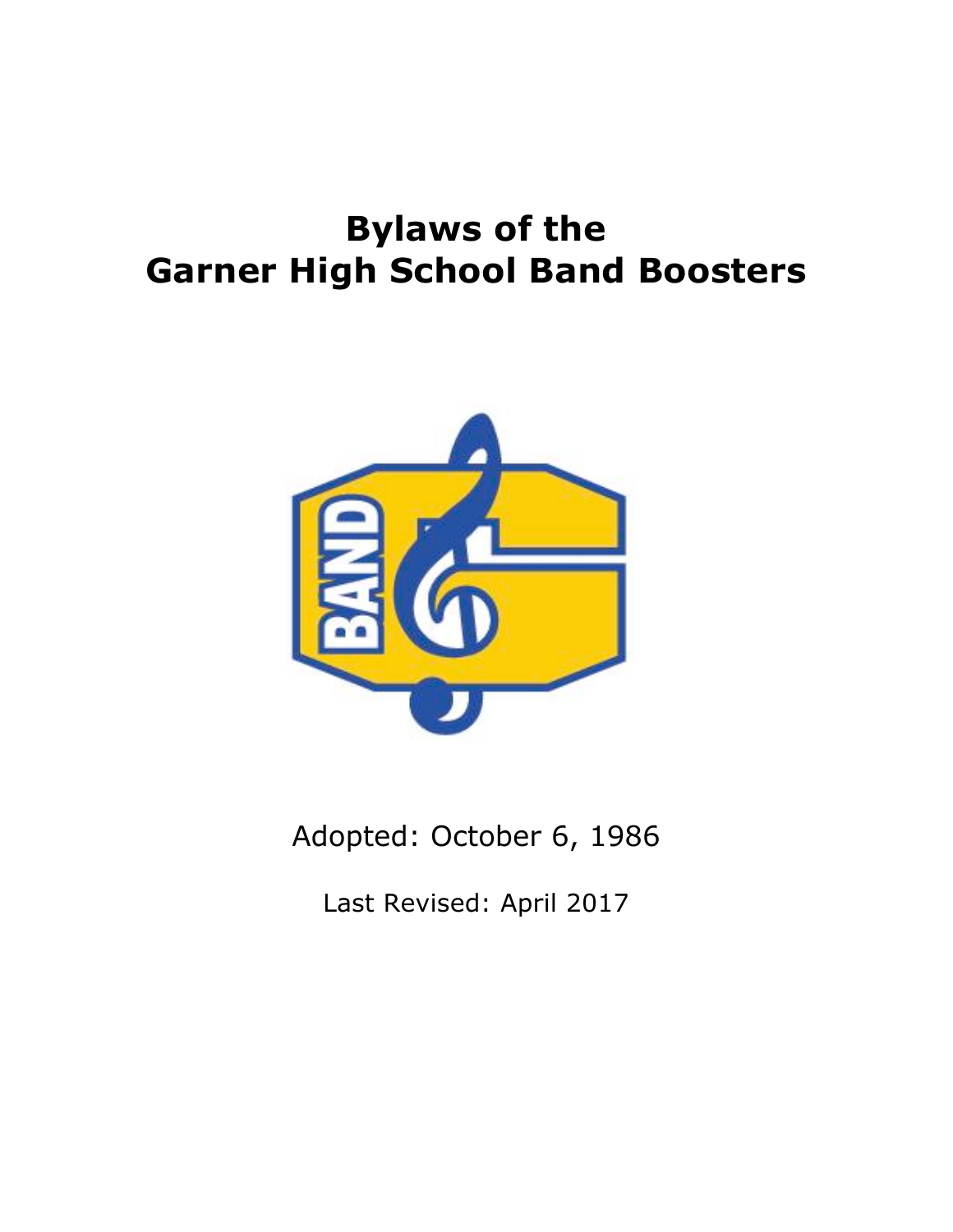|               | <b>Table of Contents</b> |  |  |  |  |
|---------------|--------------------------|--|--|--|--|
| 1.            |                          |  |  |  |  |
|               | 1.1                      |  |  |  |  |
|               | 1.2                      |  |  |  |  |
|               | 1.3                      |  |  |  |  |
| 2.            |                          |  |  |  |  |
|               | 2.1                      |  |  |  |  |
|               | 2.2                      |  |  |  |  |
|               | 2.3                      |  |  |  |  |
| 3.            |                          |  |  |  |  |
|               | 3.1                      |  |  |  |  |
|               | 3.2                      |  |  |  |  |
|               | 3.3                      |  |  |  |  |
|               |                          |  |  |  |  |
| $\mathbf 4$ . |                          |  |  |  |  |
|               | 4.1                      |  |  |  |  |
|               | 4.2                      |  |  |  |  |
|               | 4.3                      |  |  |  |  |
|               | 4.4                      |  |  |  |  |
| 5.            |                          |  |  |  |  |
|               | 5.1                      |  |  |  |  |
|               | 5.2                      |  |  |  |  |
|               | 5.3                      |  |  |  |  |
|               | 5.4                      |  |  |  |  |
|               | 5.5                      |  |  |  |  |
|               | 5.6                      |  |  |  |  |
|               | 5.7                      |  |  |  |  |
| 6.            |                          |  |  |  |  |
| 7.            |                          |  |  |  |  |
|               | 7.1                      |  |  |  |  |
|               | 7.2                      |  |  |  |  |
|               | 7.3                      |  |  |  |  |
|               | 7.4                      |  |  |  |  |
|               | 7.5                      |  |  |  |  |
|               | 7.6                      |  |  |  |  |
|               |                          |  |  |  |  |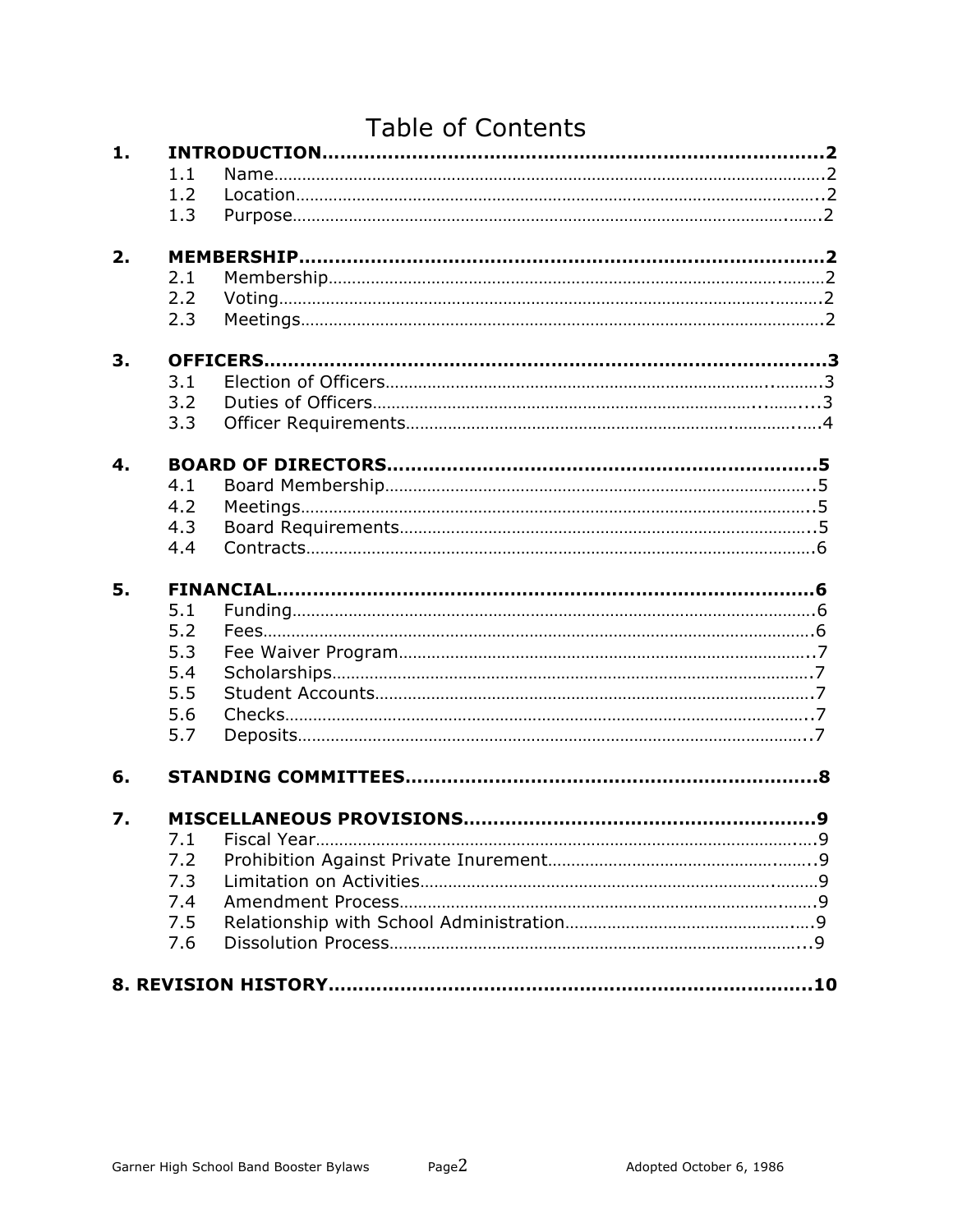# **1. Introduction**

# **1.1 Name**

The name of the organization is the Garner Senior High School Band Boosters Club, Inc. This group is organized solely as a non-profit organization as defined under section 501(c) of the Internal Revenue Code.

# **1.2 Location**

The location of the Garner Band Boosters is 8228 Hebron Church Road, Garner, North Carolina 27529. The mailing address of the organization is P.O. Box 1034, Garner, North Carolina, 27529.

# **1.3 Purpose**

To encourage, promote and support the Garner High School Band programs in conjunction with the support of the Director of Bands and Principal.

# **2. Membership**

# **2.1 Membership**

Parents and/or legal guardians (hereinafter referred to as parents) of band students shall automatically be members. One or more parent(s) of a band student shall constitute a family.

# **2.2 Voting**

The voting membership shall consist of band boosters. Each family in good standing (fees paid in full for current year, or current with designated payment plan) shall be allowed one vote per student on all voting matters. The family must be present to vote. Voting will take place at the Annual Spring Concert for board officers and budget approval. All other votes will be handled exclusively by the elected officers.

# **2.3 Meetings**

## **2.3.1 General Meetings**

General meeting shall be held once a fiscal quarter. The dates will be the second Tuesday of the following months: July, October, January, April at 6:30pm in the Garner Magnet High School Band Room unless otherwise stated by the President or Director of Bands. A quorum for the transaction of any business meeting shall consist of the members present.

## **2.3.2 Special Meetings**

The President may call special meetings at any time and the purpose of the meeting shall be stated in the call. A quorum shall consist of all members that are present. Notice of the time and place shall be by e-mail, posting on the Boosters' website and social media pages at least 72 hours before the start time of the meeting.

# **3. Officers**

The voting membership shall elect the following organization officers:

- President
- First Vice President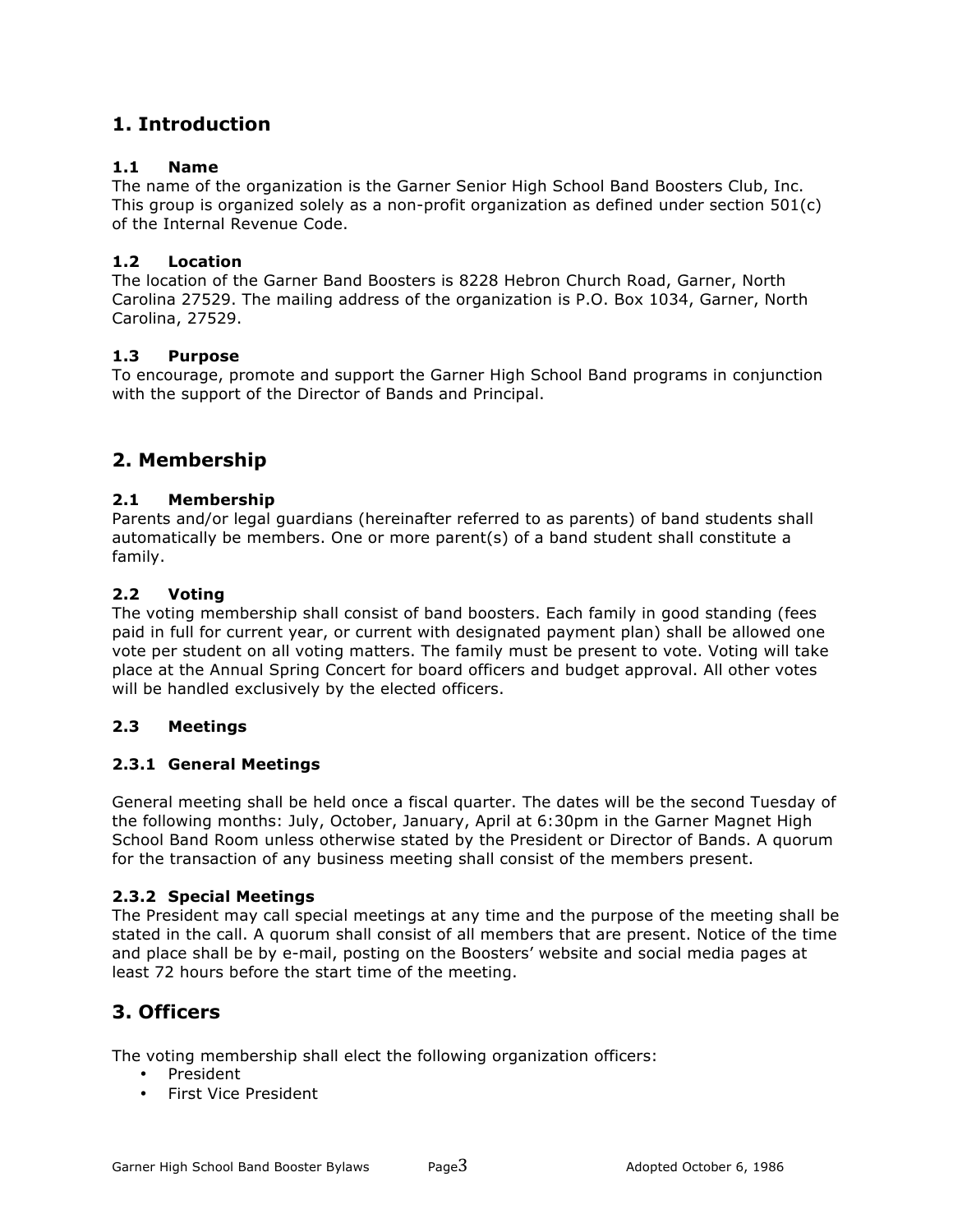- Second Vice President
- Secretary
- Treasurer

# **3.1 Election of Officers**

A nominating committee of not less than three (3) members shall be formed in February of each year. This committee shall be formed by the President from volunteers from the general membership. It is the duty of this committee to render a slate of candidates for each elected office to the booster organization during the April meeting.

At the Spring Concert the members shall elect, by a majority vote of those members present, the new Officers. Additional nominations from the floor shall be permitted at the time of election,via "write in." Each family in good standing (fees paid in full for current year, or current with designated payment plan) shall be entitled to cast one vote per band student.

Newly elected officers shall assume their duties at the start of the next fiscal year.

# **3.2 Duties of Officers**

President

- Preside at all Board and general membership meetings
- Prepare meeting agenda
- Be ex-officio member of standing committees except the nomination committee
- Appoint chairpersons of committees
- Sign contracts on behalf of the organization
- Form auditing committee at the May general meeting

## First Vice President

- Act as chairperson of the Transportation Committee
- Preside at meetings of the board and general membership in the absence of the President
- Perform other duties as indicated to the office of the President in absence of that officer, or disability of the President
- Handle special projects assigned by the Director of Bands or President

## Second Vice President

- Act as chairperson of the Ways and Means Committee
- Preside at meetings in the absence of the President and First Vice President
- Perform other duties as indicated to the office of the President and First Vice President in absence of that officer, or disability of either officer

#### **Secretary**

- Record attendance, minutes, decisions and actions at all board and general membership meetings
- Distribute minutes of all meetings
- Conduct formal correspondence (thank you notes, sympathy cards, etc.)

#### Treasurer

- Collect dues, fundraising and other receipts
- Pay bills and other obligations
- Keep accurate records of receipts and disbursements
- Provide financial report for general membership and board meetings
- Prepare projected annual budget for board approval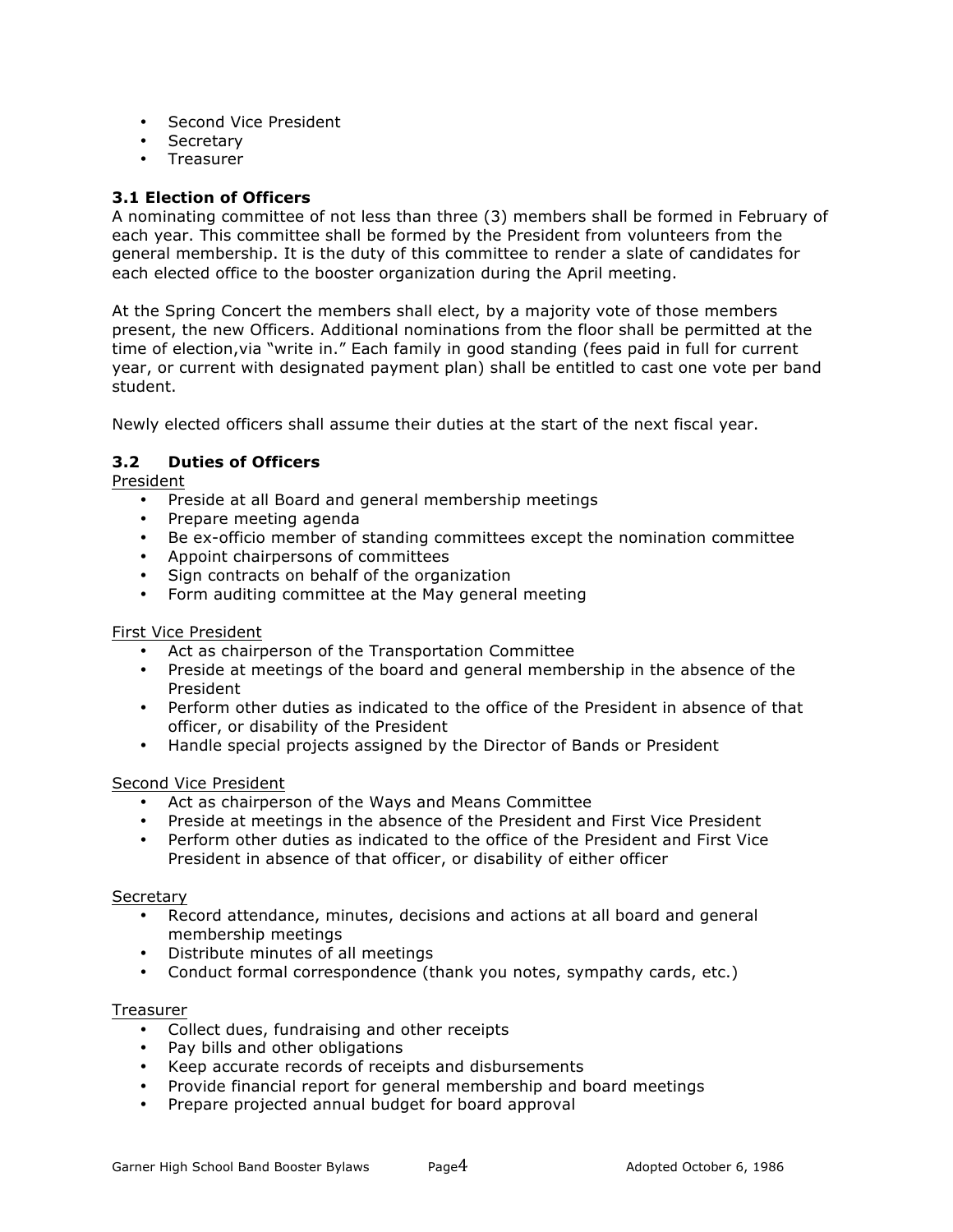- Report delinquent dues/fees to the President and Director of Bands
- Maintain accurate records of student accounts
- Prepare and file required tax forms per IRS and NCDOR regulations

## **3.3 Officer Requirements**

- An Officer shall serve a one-year term
- The same family may not hold the same office for more than two (2) consecutive years
- No family may hold more than one (1) office during a year
- The Officers will receive no remuneration for their board service although an Officer may serve the organization in another capacity and receive compensation
- Officer positions may be shared by two (2) voting members, while retaining one (1) vote for each elected position
- In the event there is nobody selected to fill an officer position the length of service of any current Officer may be extended by one (1) year with the approval of the board of directors. A majority vote of the board, excluding the current officer being voted upon, will be considered approval for the additional year of service.

# **4. Board of Directors**

# **4.1 Board Membership**

The Board of Directors will consist of the elected Officers, Immediate Past President, the Director of Bands, and the Band Council President.

# **4.2 Meetings**

## **4.2.1 General Meetings**

A general meeting of the board shall be held on the first Tuesday of each even numbered calendar month at 6:30pm in the Garner High School Band Room unless otherwise stated by the President or Director of Bands. Fifty percent of the board members shall constitute a quorum for any transaction of business at any meeting of the board. If less than fifty percent of the board is present, it is the discretion of the President and/or the Director of Bands to continue or call off the meeting.

# **4.2.2 Special Meetings**

The President may call special meetings at any time and the purpose of the meeting shall be stated in the call. A quorum shall consist of all members that are present. Notice of the time and place shall be by e-mail at least 72 hours before the start time of the meeting.

## **4.3 Board Requirements**

- A majority of the board members present at a board meeting shall constitute a quorum
- Any board member who cannot or does not attend three (3) board meetings, or does not adequately fulfill their obligations as outlined herein and in section 3.3, shall be subject to removal upon majority vote of the board, excluding the member in question
- A replacement for the removed officer shall be appointed by a majority vote of the board to fulfill the remainder of the term
- The board shall have full authority to manage this organization within the confines of these bylaws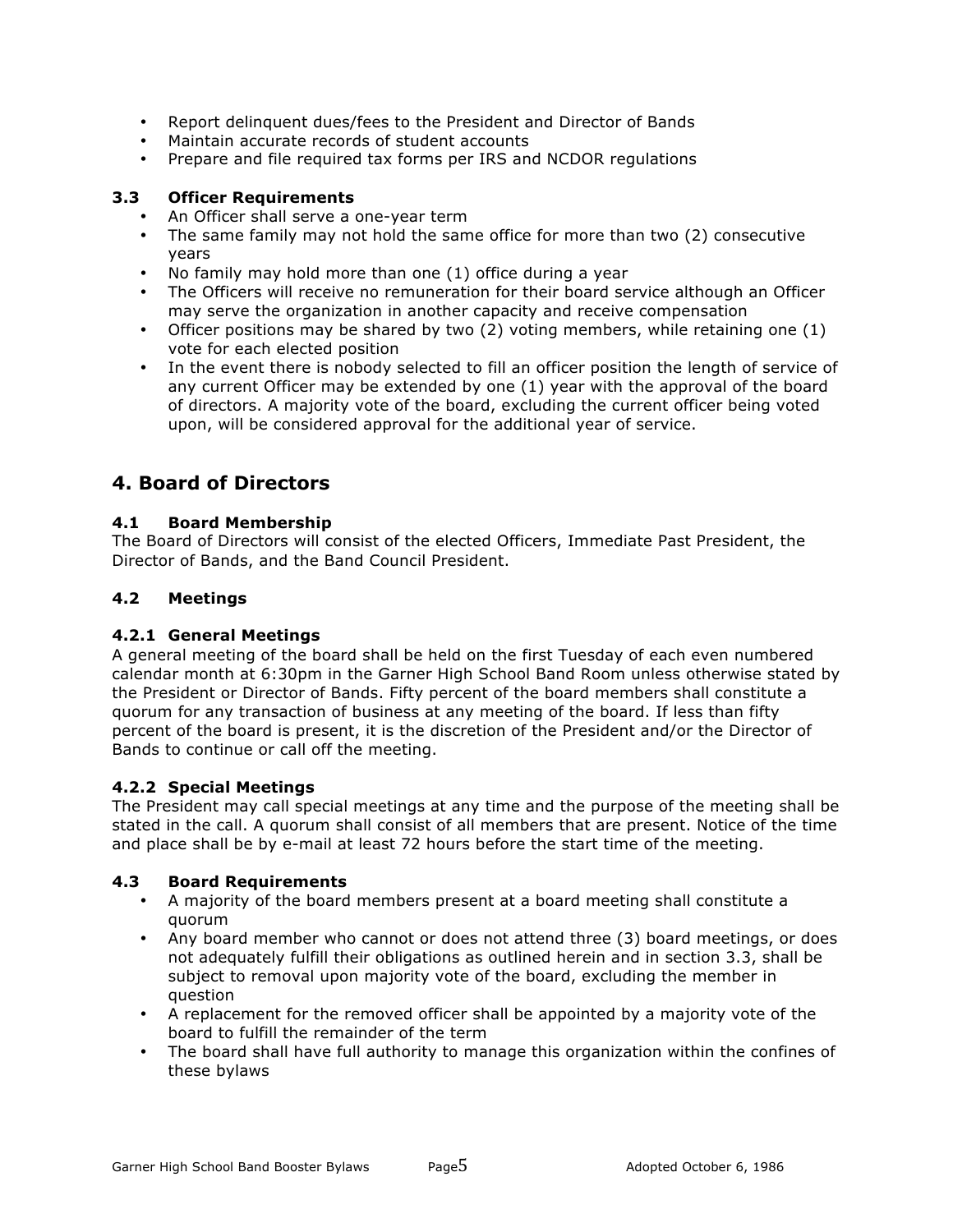# **4.4 Contracts**

The board of directors may authorize any officer or agent(s) of the organization to enter into contract or execute and deliver any instrument in the name of the organization. This authority may be general or confined to specific instances.

# **5. Financial**

# **5.1 Funding**

Funding for the Garner High School Band Boosters is the responsibility of the students' families and shall be include band student fees. Designated payment schedules will be agreed upon by the board members based on the budget projections prepared by the board. All families are expected to meet their obligations on time. To help offset these costs the students and/or families can participate in fundraising projects.

Not withstanding the criteria listed under Student Accounts, all funds and income received by the organization shall be used solely for the promotion, improvement, instruction, equipment, transportation, aid and support of the Garner High School Band programs.

The treasurer's accounts shall be examined annually by an auditor or auditing committee of not less than three (3) members, who, satisfied with the treasurer's annual report is correct, shall sign a statement of that fact at the end of the report. The President shall select an auditing committee at the May meeting.

Requests requiring the expenditure of non-budgeted funds in excess of \$100.00 must be submitted to the board for approval prior to the disbursement of those funds. The board and Director of Bands shall be permitted to spend up to \$150.00 per month on non-budgets items without the approval of the general membership.

## **5.2 Fees**

The amount of fees that are to be paid for each student will be determined and presented at the annual meeting. Special assessments and adjustments will be voted on as needed. Fees shall be payable within ten (10) days of the due date. Full payment of fair share fees will be due by December 1 of each school year.

In the case of delinquent fees, all rights and privileges of being in the Garner High School Band may be suspended until such time as fees are made current. Delinquent fees will carry over from year to year.

Examples of these rights and privileges include, but are not limited to:

- Participating in any performance
- Receiving any award or scholarship
- Participating in any trip with the band(s)
- Voting on any issue involving the band program
- Participating in WCPSS functions (prom, graduation, parking passes, etc.)

A final decision on these privileges and rights rests with the Director of Bands

## **5.3 Fee Waiver Program**

Financial aid is available for student needs upon recommendation of the Director of Bands and review of the Officers. Request for Fee Waiver forms should be obtained from the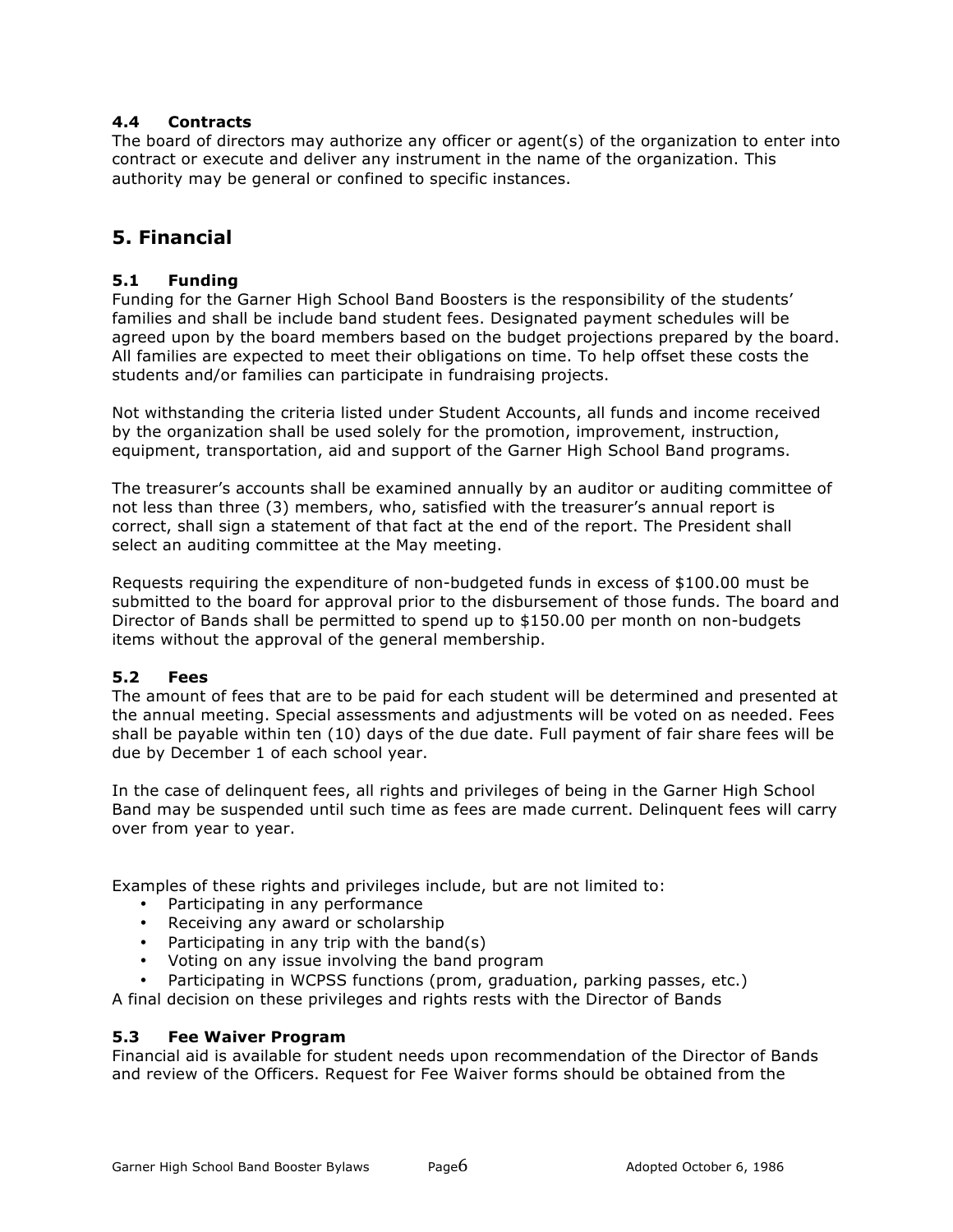Director of Bands. Students and parents must sign this request for a fee waiver. Fee waivers must be requested annually.

When financial aid is granted, it is expected that the student and parents participate as much as possible in fundraising activities. Any funds normally deposited in the student's account will instead be deposited in the general fund, up to the total amount granted as financial aid.

A student's fees must be paid in full, before participating in any student-funded trip. If fees are waived, they must be paid in full or earned by participating in fundraising activities before payments will be accepted for a trip.

The fee waiver when granted shall apply only towards the general band fee. Other expenses such as marching shoes, accessories, picnics and banquets, and concert tickets, are not covered under the Fee Waiver Program.

## **5.4 Scholarships**

Funds permitting, scholarship(s) may be awarded to the institution of higher learning of choice of a graduating senior's choice upon a vote of the Officers.

## **5.5 Student Accounts**

The treasurer shall maintain funds, and records, earned by students active in the band. These funds will be maintained in a separate budget account from the funds of the organization. Funds in a student's account can only be used for band expenses or band sponsored activities. The student or parent shall request the use of these funds by submitting an Account Debit Form to the treasurer.

Funds remaining in the account of a student at the end of the student's graduating year, or funds remaining when a band student leaves the band program, will be disbursed as follows:

- Will be applies to any delinquent band fee
- May be transferred to a band student sibling in the Garner High School Band Program within two (2) years if requested by a parent
- Transfer of funds of student leaving Garner High School for another band program at another school if requested by the parent/student (request should be made within two (2) months of leaving the Garner Band Program)
- Other than indicated above, remaining funds revert to the general fund

In the case of any dispute concerning the disbursement of a student account, the Director of Bands will make the final decision.

## **5.6 Checks**

The Treasurer shall sign all checks or payments of money issued in the name of the organization. If the board deems a countersign necessary the President shall be the countersigner.

## **5.7 Deposits**

All funds collected by the organization shall be deposited bank account of the Garner High School Band Boosters within fifteen (15) days of receiving the funds.

# **6. Standing Committees**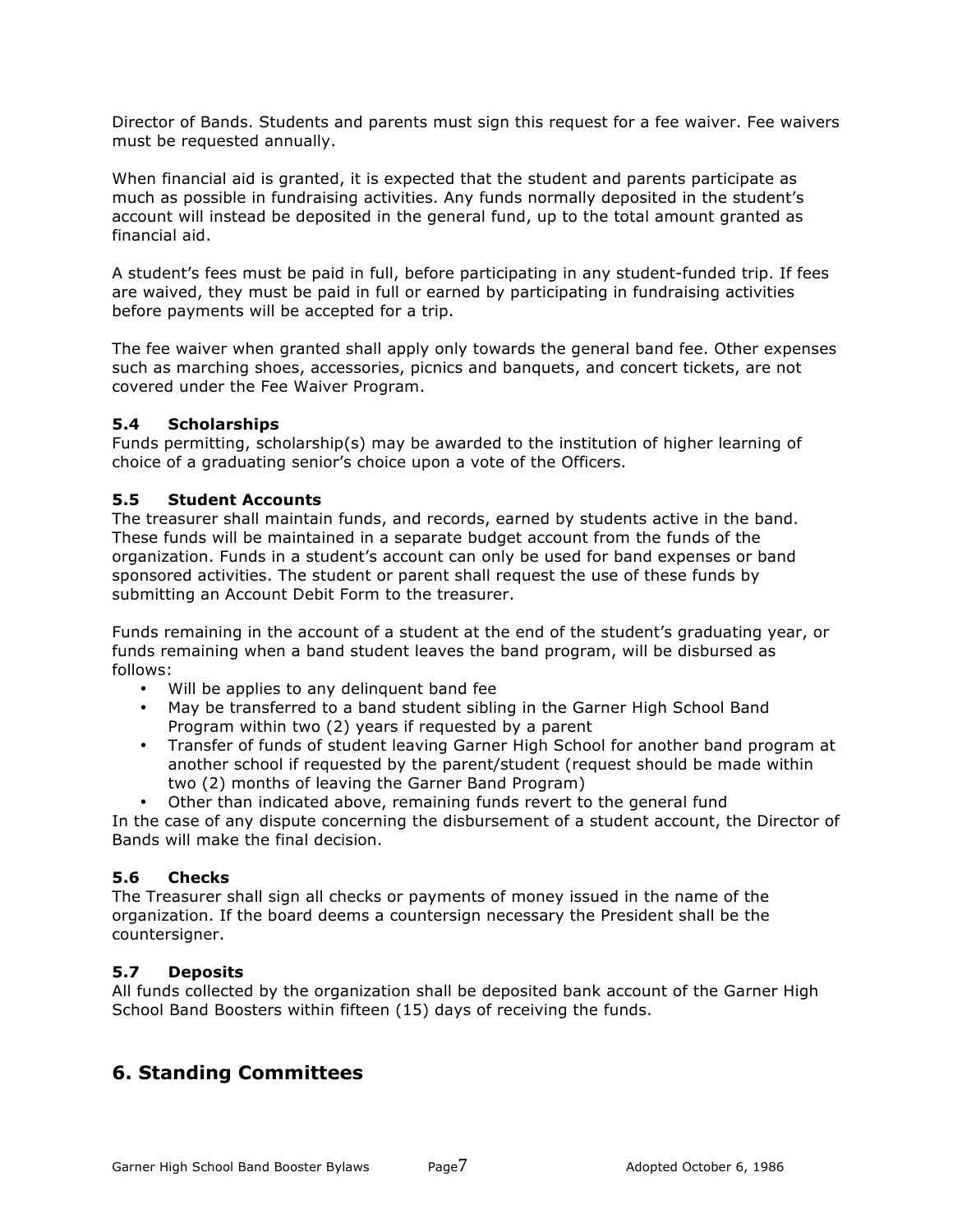At the June meeting of each year, the newly elected President shall appoint a chairperson for each of the following standing committees:

- Band Camp/Chaperone
- Bylaws Committee (even years)
- Garner Bands Classic
- Historian
- Middle School Liaison
- Public Relations
- Social
- Transportation (G-Force)
- Uniforms
- Ways and Means

The First Vice President will chair the Transportation Committee and the Second Vice President will chair the Ways and Means Committee. The chairpersons of each standing committee shall hold office for one (1) year.

The duties and responsibilities of each chairperson and committee shall be as follows:

| <b>Band Camp/Chaperone</b>   | Coordinate and provide adults to chaperone the band at all<br>functions and to provide for any special needs that may rise.<br>Work with the Director of Bands to organize Band Camp in<br>August.                                                                                                                                                                                                                                                                                                                                  |
|------------------------------|-------------------------------------------------------------------------------------------------------------------------------------------------------------------------------------------------------------------------------------------------------------------------------------------------------------------------------------------------------------------------------------------------------------------------------------------------------------------------------------------------------------------------------------|
| <b>Bylaws Committee</b>      | Every school year that begins with an even year (i.e. August<br>2014, 2016, 2018) a bylaws committee should be formed<br>with the sole purpose of examining the bylaws and suggesting<br>changes as needed for the program.                                                                                                                                                                                                                                                                                                         |
| <b>Garner Bands Classic</b>  | Coordinate and organize the annual Garner Bands Classic.                                                                                                                                                                                                                                                                                                                                                                                                                                                                            |
| <b>Historian</b>             | Along with the committee shall be responsible for<br>photographing and recording the band's activities throughout<br>the band year.                                                                                                                                                                                                                                                                                                                                                                                                 |
| <b>Middle School Liaison</b> | The Middle School Liaison shall be responsible for maintaining<br>contact with the band directors for Garner High School feeder<br>middle schools, identifying rising 9 <sup>th</sup> grade students who may<br>attend Garner High School, coordinating the Middle School<br>Night in the Fall, and coordinating, with the Director of Bands,<br>visits to the feeding middle schools in the spring. The Liaison<br>will be responsible for ensuring communication of all<br>appropriate band events to the middle school contacts. |
| <b>Public Relations</b>      | Inform the general public of the activities of the Garner High<br>School Band and of this organization. Assist the Ways and<br>Means committee with the advertising of fundraisers. Create<br>and maintain an updated list of Garner Band Alumni.                                                                                                                                                                                                                                                                                   |
| <b>Social</b>                | Arrange and provide for activities deemed as Garner Band<br>Booster social events. This includes Meet and Greet, Friends                                                                                                                                                                                                                                                                                                                                                                                                            |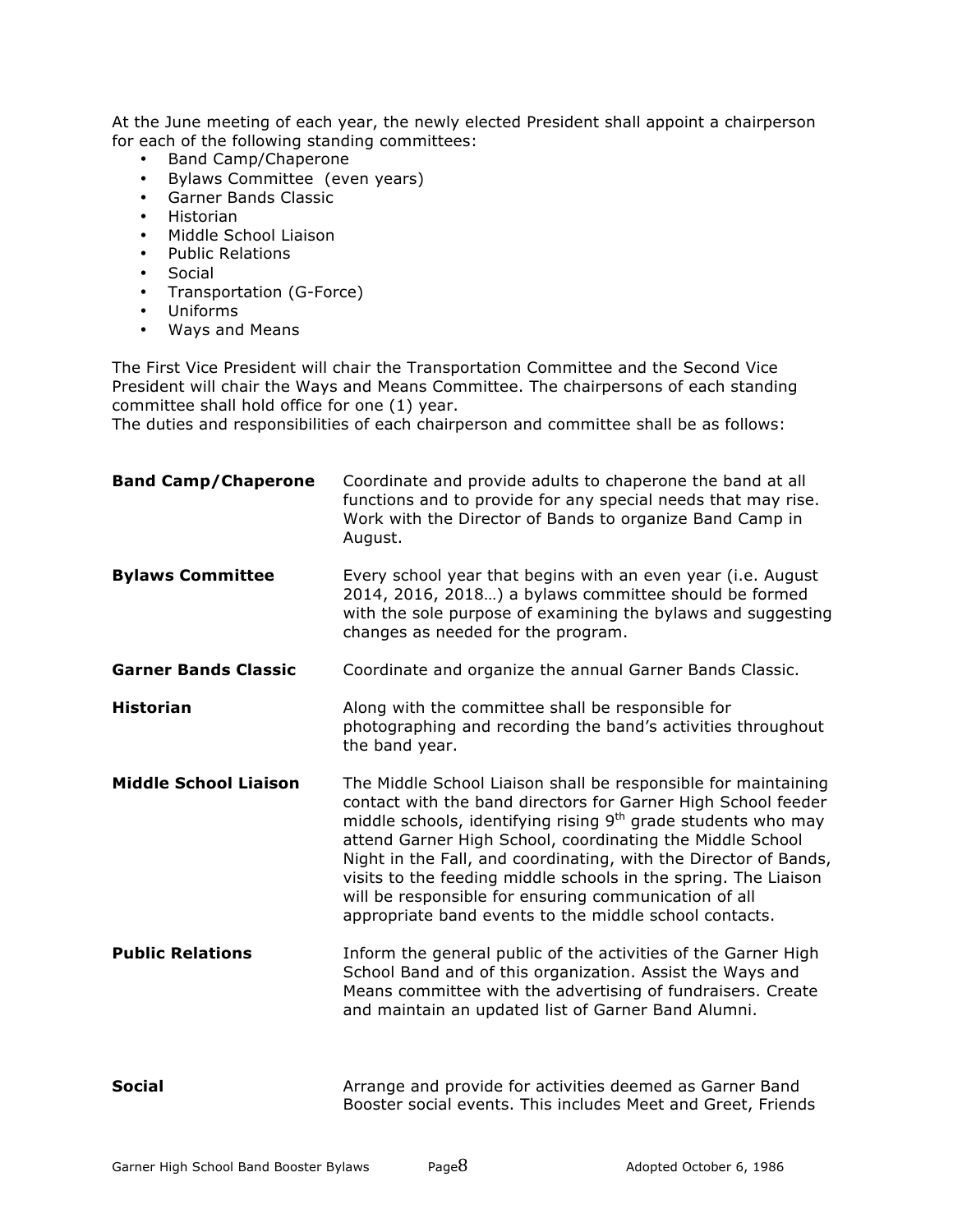|                       | and Family Show, Marching End of Season Celebration, and<br>the Banquet                                                                          |
|-----------------------|--------------------------------------------------------------------------------------------------------------------------------------------------|
| <b>Transportation</b> | Provide safe transportation for the Garner High School Band<br>and its equipment. Aid in loading and/or hauling of equipment<br>and instruments. |
| <b>Uniforms</b>       | Responsible for all aspects of the band uniform to include the<br>marching and academic bands.                                                   |
| <b>Ways and Means</b> | Investigate and recommend to the board the manner in which<br>revenue may be obtained by the organization for the<br>attainment of its purpose   |

# **7. Miscellaneous Provisions**

# **7.1 Fiscal Year**

The fiscal year of the organization shall begin July 1 and end June 30 of the following year

# **7.2 Prohibition Against Private Inurement**

No part of the net earnings of the organization shall inure the benefit of, or be distributable to, its members, directors, officers, or other private persons except that that organization shall be authorized and empowered to pay reasonable compensation for services rendered and to make payments and distribution

## **7.3 Limitation on Activities**

No substantial part of the activities of the organization shall be the carrying on of propaganda or otherwise attempting to influence legislation, and the organization shall not participate or intervene in (including publishing or distribution of statements) any political campaign on behalf or opposition to any candidate for public office

## **7.4 Amendment Process**

These bylaws can be amended in whole or part at a duly organized general membership meeting after a minimum two (2) week notice. Amending the bylaws shall require approval of two-thirds (2/3) of the voting members attending the meeting.

# **7.5 Relationship with School Administration**

The organization may make recommendations for changes in school programs through the appropriate members of the school staff or administration. The organization shall not interfere with the day-to-day operation of the school nor the band program.

## **7.6 Dissolution Process**

Should the organization desire to dissolve itself a meeting for this purpose shall be called by the President with a minimum two (2) week notice. A quorum at this meeting shall be at least fifty percent (50%) of the voting membership. Dissolution shall require approval of two-thirds (2/3) the voting members attending the meeting.

Upon the dissolution of the organization, the board of directors shall, after paying or making provisions for the payment of all the liabilities of the organization, transfer the remaining assets to the Garner High School Band.